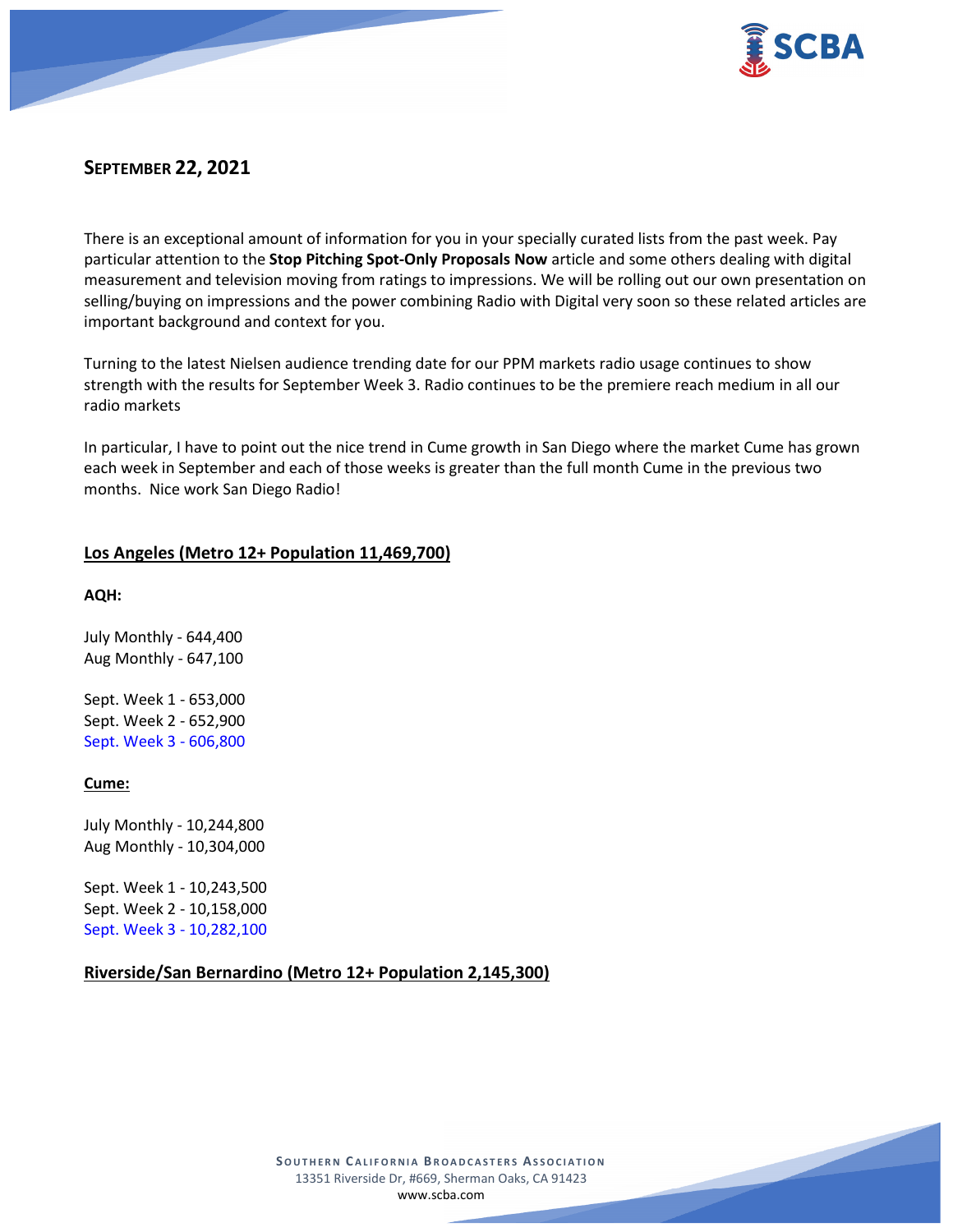

### **AQH:**

July Monthly - 104,500 Aug Monthly - 108,900

Sept. Week 1 - 111,500 Sept. Week 2 - 113,900 Sept. Week 3 - 113,500

### **Cume:**

July Monthly - 1,929,800 Aug Monthly - 1,881,700

Sept. Week 1 - 1,938,400 Sept. Week 2 - 1,871,200 Sept. Week 3 - 1,934,300

### **San Diego (Metro 12+ Population 2,873,100)**

#### **AQH:**

July Monthly - 119,700 Aug Monthly - 129,100

Sept. Week 1 - 133,800 Sept. Week 2 - 136,100 Sept. Week 3 - 137,000

### **Cume:**

July Monthly - 2,363,700 Aug Monthly - 2,399,900

Sept. Week 1 - 2,410,300 Sept. Week 2 - 2,457,400 Sept. Week 3 - 2,460,600

"Knowledge is a weapon. I intend to be formidably armed." ―Terry Goodkind (An American writer. He was known for the epic fantasy series The Sword of Truth)

### **Resources and Articles of Interest to Sales and Advertisers**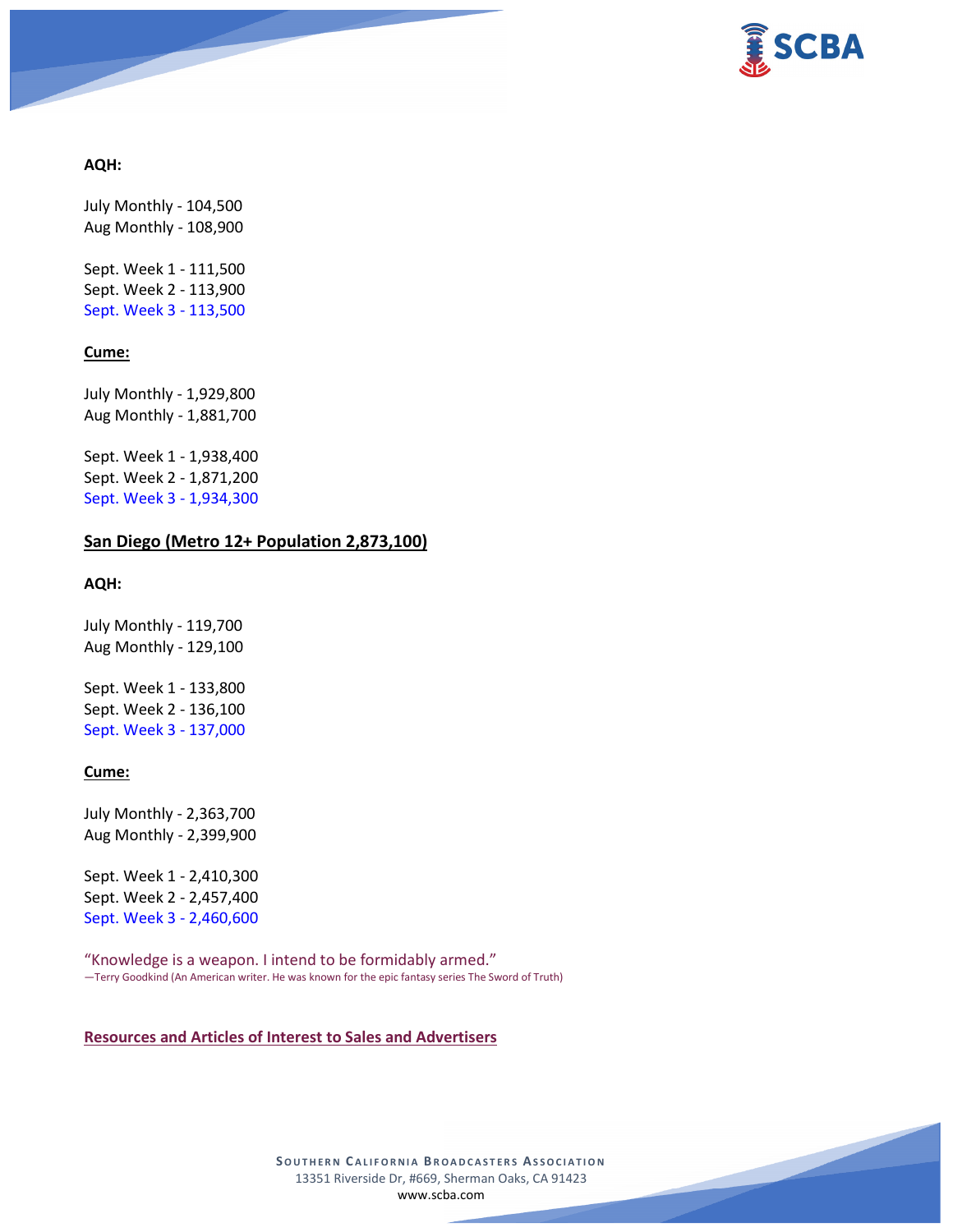

### **Confronting The Hypocrisy Of Advertising On Instagram And Facebook**

MediaPost September 22, 2021 [https://www.mediapost.com/publications/article/367144/confronting-the-hypocrisy-of-advertising-on](https://www.mediapost.com/publications/article/367144/confronting-the-hypocrisy-of-advertising-on-instag.html?utm_source=newsletter&utm_medium=email&utm_content=headline&utm_campaign=123734&hashid=XOWE7PwdT4-lekA7MLbhQg)[instag.html?utm\\_source=newsletter&utm\\_medium=email&utm\\_content=headline&utm\\_campaign=123734&ha](https://www.mediapost.com/publications/article/367144/confronting-the-hypocrisy-of-advertising-on-instag.html?utm_source=newsletter&utm_medium=email&utm_content=headline&utm_campaign=123734&hashid=XOWE7PwdT4-lekA7MLbhQg) [shid=XOWE7PwdT4-lekA7MLbhQg](https://www.mediapost.com/publications/article/367144/confronting-the-hypocrisy-of-advertising-on-instag.html?utm_source=newsletter&utm_medium=email&utm_content=headline&utm_campaign=123734&hashid=XOWE7PwdT4-lekA7MLbhQg)

#### **How Language Boosts Customer Satisfaction**

Wharton University September 20, 2021 <https://knowledge.wharton.upenn.edu/article/how-language-boosts-customer-satisfaction/>

### **Radio Powers Seven Of The Top 10 Recruitment Advertisers.**

Inside Radio (Media Monitors) September 22, 2021 [http://www.insideradio.com/free/radio-powers-seven-of-the-top-10-recruitment-advertisers/article\\_3c00f65c-](http://www.insideradio.com/free/radio-powers-seven-of-the-top-10-recruitment-advertisers/article_3c00f65c-1b71-11ec-85ce-e35954ef27ee.html)[1b71-11ec-85ce-e35954ef27ee.html](http://www.insideradio.com/free/radio-powers-seven-of-the-top-10-recruitment-advertisers/article_3c00f65c-1b71-11ec-85ce-e35954ef27ee.html)

### **Kantar Says Radio Got More Than Ten Percent Of Ad Dollars Spent During California Recall.**

Inside Radio September 21, 2021

[http://www.insideradio.com/free/kantar-says-radio-got-more-than-ten-percent-of-ad-dollars-spent-during](http://www.insideradio.com/free/kantar-says-radio-got-more-than-ten-percent-of-ad-dollars-spent-during-california-recall/article_13f37702-1aa9-11ec-8b86-cf5e8504439a.html)[california-recall/article\\_13f37702-1aa9-11ec-8b86-cf5e8504439a.html](http://www.insideradio.com/free/kantar-says-radio-got-more-than-ten-percent-of-ad-dollars-spent-during-california-recall/article_13f37702-1aa9-11ec-8b86-cf5e8504439a.html)

### **As Smart Speaker Ownership Hovers At 40%, AM/FM Dominates Its Ad-supported Audio.**

Inside Radio (Edison Research) September 21, 2021 [http://www.insideradio.com/free/as-smart-speaker-ownership-hovers-at-40-am-fm-dominates-its-ad](http://www.insideradio.com/free/as-smart-speaker-ownership-hovers-at-40-am-fm-dominates-its-ad-supported-audio/article_f53c124c-1aa8-11ec-b60e-0325e5b55110.html)[supported-audio/article\\_f53c124c-1aa8-11ec-b60e-0325e5b55110.html](http://www.insideradio.com/free/as-smart-speaker-ownership-hovers-at-40-am-fm-dominates-its-ad-supported-audio/article_f53c124c-1aa8-11ec-b60e-0325e5b55110.html)

### **Borrell: Advertiser Optimism Slips Back To February Levels In Latest Survey.**

Inside Radio September 21, 2021

[http://www.insideradio.com/free/borrell-advertiser-optimism-slips-back-to-february-levels-in-latest](http://www.insideradio.com/free/borrell-advertiser-optimism-slips-back-to-february-levels-in-latest-survey/article_b3be73be-1aa8-11ec-ae65-abee5ce224d8.html)[survey/article\\_b3be73be-1aa8-11ec-ae65-abee5ce224d8.html](http://www.insideradio.com/free/borrell-advertiser-optimism-slips-back-to-february-levels-in-latest-survey/article_b3be73be-1aa8-11ec-ae65-abee5ce224d8.html)

### **Slow Down the Sales Process So You Can Speed Up the Sale**

The Center For Sales Strategy (Trey Morris) September 21, 2021 [https://blog.thecenterforsalesstrategy.com/slow-down-the-sales-process-so-you-can-speed-up-the](https://blog.thecenterforsalesstrategy.com/slow-down-the-sales-process-so-you-can-speed-up-the-sale?utm_campaign=subscriber&utm_medium=email&_hsmi=161973781&_hsenc=p2ANqtz--RJNTxRpmPuqsdQL8TRozoJzAWUbyvmLqw80itkdndFumHrzvIYBOTLduRa0oyMzSdaQwBAS4dAZKZlfHRmidQG2nWiQ&utm_content=161973781&utm_source=hs_email)[sale?utm\\_campaign=subscriber&utm\\_medium=email&\\_hsmi=161973781&\\_hsenc=p2ANqtz--](https://blog.thecenterforsalesstrategy.com/slow-down-the-sales-process-so-you-can-speed-up-the-sale?utm_campaign=subscriber&utm_medium=email&_hsmi=161973781&_hsenc=p2ANqtz--RJNTxRpmPuqsdQL8TRozoJzAWUbyvmLqw80itkdndFumHrzvIYBOTLduRa0oyMzSdaQwBAS4dAZKZlfHRmidQG2nWiQ&utm_content=161973781&utm_source=hs_email) RJNTxRpmPuqsdQL8TRozoJzAWUbyvmLqw[80itkdndFumHrzvIYBOTLduRa0oyMzSdaQwBAS4dAZKZlfHRmidQG2n](https://blog.thecenterforsalesstrategy.com/slow-down-the-sales-process-so-you-can-speed-up-the-sale?utm_campaign=subscriber&utm_medium=email&_hsmi=161973781&_hsenc=p2ANqtz--RJNTxRpmPuqsdQL8TRozoJzAWUbyvmLqw80itkdndFumHrzvIYBOTLduRa0oyMzSdaQwBAS4dAZKZlfHRmidQG2nWiQ&utm_content=161973781&utm_source=hs_email) [WiQ&utm\\_content=161973781&utm\\_source=hs\\_email](https://blog.thecenterforsalesstrategy.com/slow-down-the-sales-process-so-you-can-speed-up-the-sale?utm_campaign=subscriber&utm_medium=email&_hsmi=161973781&_hsenc=p2ANqtz--RJNTxRpmPuqsdQL8TRozoJzAWUbyvmLqw80itkdndFumHrzvIYBOTLduRa0oyMzSdaQwBAS4dAZKZlfHRmidQG2nWiQ&utm_content=161973781&utm_source=hs_email)

### **BetterHelp Stayed Podcasting's Top Ad Spender In August, Marking One Year At The Top.**

Inside Radio (Magellan AI) September 21, 2021

[http://www.insideradio.com/podcastnewsdaily/betterhelp-stayed-podcasting-s-top-ad-spender-in-august](http://www.insideradio.com/podcastnewsdaily/betterhelp-stayed-podcasting-s-top-ad-spender-in-august-marking-one-year-at-the-top/article_c72808e2-1af4-11ec-9da0-933a916185c1.html)[marking-one-year-at-the-top/article\\_c72808e2-1af4-11ec-9da0-933a916185c1.html](http://www.insideradio.com/podcastnewsdaily/betterhelp-stayed-podcasting-s-top-ad-spender-in-august-marking-one-year-at-the-top/article_c72808e2-1af4-11ec-9da0-933a916185c1.html)

### **Latest Spot Counts: New Advertisers In Radio's Top 10.**

Inside Radio (Media Monitors) September 21, 2021 [http://www.insideradio.com/free/latest-spot-counts-new-advertisers-in-radio-s-top-10/article\\_76734480-1aa8-](http://www.insideradio.com/free/latest-spot-counts-new-advertisers-in-radio-s-top-10/article_76734480-1aa8-11ec-a815-db3ebcd571e4.html) [11ec-a815-db3ebcd571e4.html](http://www.insideradio.com/free/latest-spot-counts-new-advertisers-in-radio-s-top-10/article_76734480-1aa8-11ec-a815-db3ebcd571e4.html)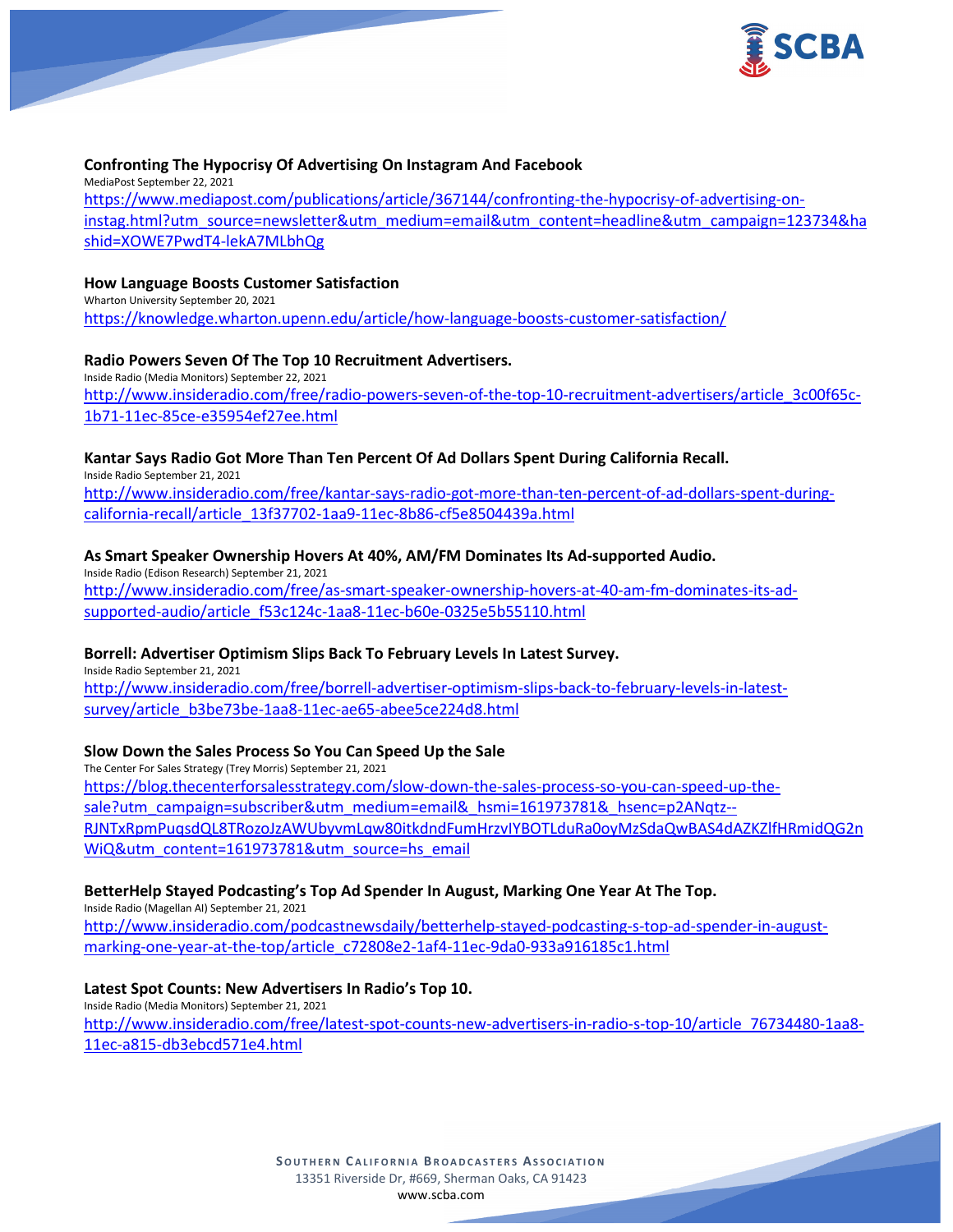

### **Stop Pitching Spot-Only Proposals Now**

Radio Ink September 20, 2021 <https://radioink.com/2021/09/20/stop-pitching-spot-only-proposals-now/>

### **From New Ad Tech To Podcasting, Audio's Ad Evolution Earns Praise From Marketers.**

Inside Radio September 20, 2021 [http://www.insideradio.com/podcastnewsdaily/from-new-ad-tech-to-podcasting-audio-s-ad-evolution-earns](http://www.insideradio.com/podcastnewsdaily/from-new-ad-tech-to-podcasting-audio-s-ad-evolution-earns-praise-from-marketers/article_41a68ff2-1a33-11ec-8fe9-5faea325ca9b.html)[praise-from-marketers/article\\_41a68ff2-1a33-11ec-8fe9-5faea325ca9b.html](http://www.insideradio.com/podcastnewsdaily/from-new-ad-tech-to-podcasting-audio-s-ad-evolution-earns-praise-from-marketers/article_41a68ff2-1a33-11ec-8fe9-5faea325ca9b.html)

### **Survey: Online grocery sales, but not profits, soar**

Chain Store Age September 20, 2021 [https://chainstoreage.com/survey-online-grocery-sales-not-profits](https://chainstoreage.com/survey-online-grocery-sales-not-profits-soar?oly_enc_id=8319H4585489H7M&utm_source=omeda&utm_medium=email&utm_campaign=NL_CSA+Day+Breaker&utm_keyword=)[soar?oly\\_enc\\_id=8319H4585489H7M&utm\\_source=omeda&utm\\_medium=email&utm\\_campaign=NL\\_CSA+Day](https://chainstoreage.com/survey-online-grocery-sales-not-profits-soar?oly_enc_id=8319H4585489H7M&utm_source=omeda&utm_medium=email&utm_campaign=NL_CSA+Day+Breaker&utm_keyword=) [+Breaker&utm\\_keyword=](https://chainstoreage.com/survey-online-grocery-sales-not-profits-soar?oly_enc_id=8319H4585489H7M&utm_source=omeda&utm_medium=email&utm_campaign=NL_CSA+Day+Breaker&utm_keyword=)

### **WARC: Audio Gets 31% Of Media Consumption But Just 9% of Ad Spend.**

Inside Radio September 20, 2021 [http://www.insideradio.com/free/warc-audio-gets-31-of-media-consumption-but-just-9-of-ad](http://www.insideradio.com/free/warc-audio-gets-31-of-media-consumption-but-just-9-of-ad-spend/article_c1f2174c-19e0-11ec-ba26-9f65e74887ae.html)[spend/article\\_c1f2174c-19e0-11ec-ba26-9f65e74887ae.html](http://www.insideradio.com/free/warc-audio-gets-31-of-media-consumption-but-just-9-of-ad-spend/article_c1f2174c-19e0-11ec-ba26-9f65e74887ae.html)

### **One Big Category, One Big Lead at Spot Radio**

Radio + Television Business Report September 20, 2021 <https://www.rbr.com/mm-spot-10-radio-092121/>

### **Why Do Podcast Ads Work? New Research Says It's Because Listeners Are Paying Attention.**

Inside Radio (Signal Hill - Cumulus Media) September 20, 2021 [http://www.insideradio.com/podcastnewsdaily/why-do-podcast-ads-work-new-research-says-it-s-because](http://www.insideradio.com/podcastnewsdaily/why-do-podcast-ads-work-new-research-says-it-s-because-listeners-are-paying-attention/article_173cd582-1a33-11ec-a956-e3636c7eebb4.html)[listeners-are-paying-attention/article\\_173cd582-1a33-11ec-a956-e3636c7eebb4.html](http://www.insideradio.com/podcastnewsdaily/why-do-podcast-ads-work-new-research-says-it-s-because-listeners-are-paying-attention/article_173cd582-1a33-11ec-a956-e3636c7eebb4.html)

### **Ideas = Dollar\$**

Radio Ink (Rick Fink) September 20, 2021 [https://radioink.com/2021/09/20/ideas](https://radioink.com/2021/09/20/ideas-dollar/?vgo_ee=g4MdIIvetgiR1mkR7kijJ4BI1h38V58Ke8bVrp%2FmcsM%3D)[dollar/?vgo\\_ee=g4MdIIvetgiR1mkR7kijJ4BI1h38V58Ke8bVrp%2FmcsM%3D](https://radioink.com/2021/09/20/ideas-dollar/?vgo_ee=g4MdIIvetgiR1mkR7kijJ4BI1h38V58Ke8bVrp%2FmcsM%3D)

### **Mindshare: Americans Sustain Higher Levels Of Post-Pandemic Media Usage**

MediaPost September 17, 2021 [https://www.mediapost.com/publications/article/367009/mindshare-americans-sustain-higher-levels-of](https://www.mediapost.com/publications/article/367009/mindshare-americans-sustain-higher-levels-of-post.html?utm_source=newsletter&utm_medium=email&utm_content=readmore&utm_campaign=123711&hashid=Y1PEPj99RXCjj6hr8RtU_Q)[post.html?utm\\_source=newsletter&utm\\_medium=email&utm\\_content=readmore&utm\\_campaign=123711&ha](https://www.mediapost.com/publications/article/367009/mindshare-americans-sustain-higher-levels-of-post.html?utm_source=newsletter&utm_medium=email&utm_content=readmore&utm_campaign=123711&hashid=Y1PEPj99RXCjj6hr8RtU_Q) [shid=Y1PEPj99RXCjj6hr8RtU\\_Q](https://www.mediapost.com/publications/article/367009/mindshare-americans-sustain-higher-levels-of-post.html?utm_source=newsletter&utm_medium=email&utm_content=readmore&utm_campaign=123711&hashid=Y1PEPj99RXCjj6hr8RtU_Q)

### **Sounding the Alert on U.S. Supply Chain Congestion**

Chain Store Age September 20, 2021 [https://chainstoreage.com/sounding-alert-us-supply-chain](https://chainstoreage.com/sounding-alert-us-supply-chain-congestion?oly_enc_id=8319H4585489H7M&utm_source=omeda&utm_medium=email&utm_campaign=NL_CSA+Day+Breaker&utm_keyword=)[congestion?oly\\_enc\\_id=8319H4585489H7M&utm\\_source=omeda&utm\\_medium=email&utm\\_campaign=NL\\_CS](https://chainstoreage.com/sounding-alert-us-supply-chain-congestion?oly_enc_id=8319H4585489H7M&utm_source=omeda&utm_medium=email&utm_campaign=NL_CSA+Day+Breaker&utm_keyword=) [A+Day+Breaker&utm\\_keyword=](https://chainstoreage.com/sounding-alert-us-supply-chain-congestion?oly_enc_id=8319H4585489H7M&utm_source=omeda&utm_medium=email&utm_campaign=NL_CSA+Day+Breaker&utm_keyword=)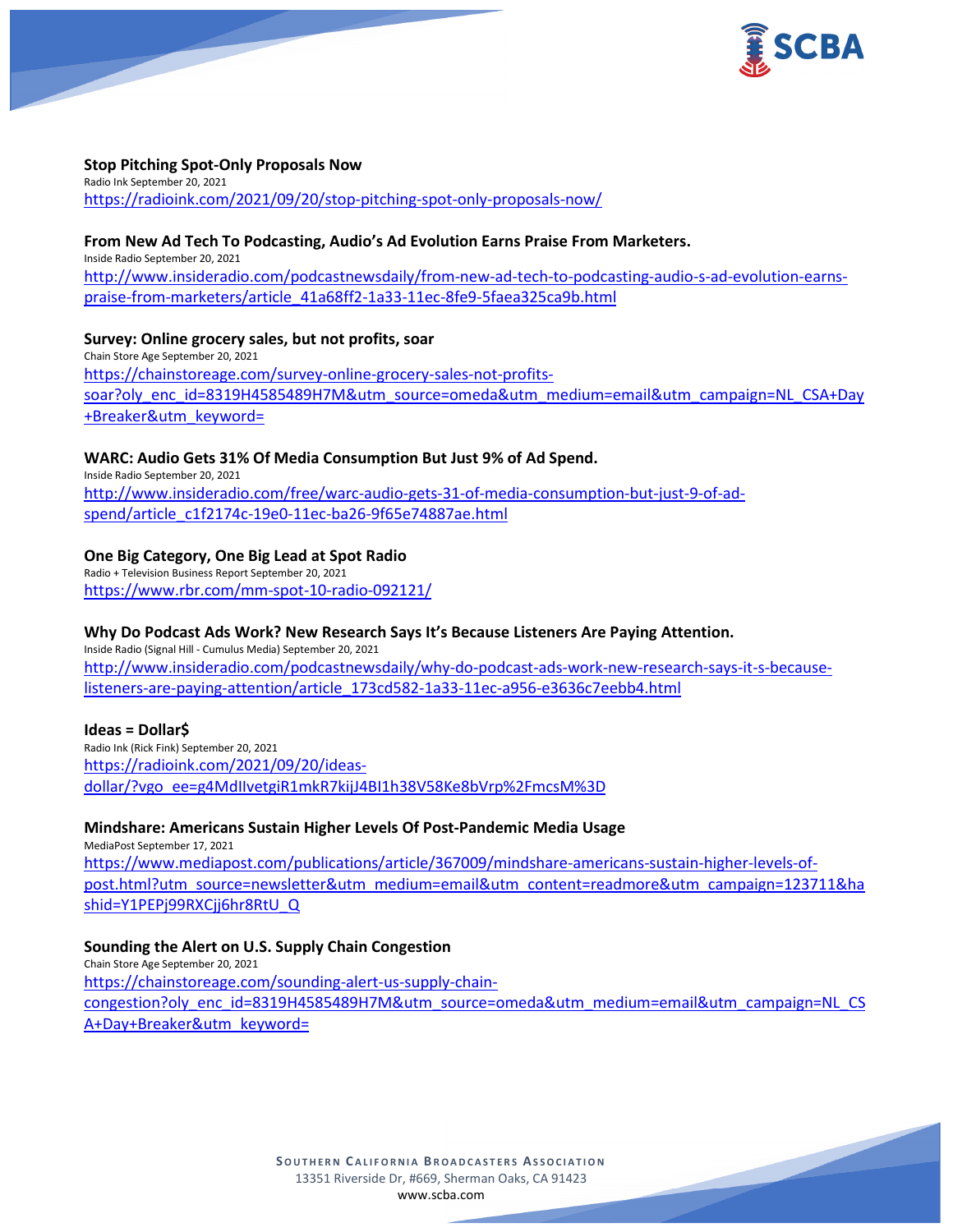

### **Acquiring Customers: The Financial Impact Of Bots, Invalid Clicks**

MediaPost September 20, 2021 [https://www.mediapost.com/publications/article/367045/acquiring-customers-the-financial-impact-of](https://www.mediapost.com/publications/article/367045/acquiring-customers-the-financial-impact-of-bots.html?utm_source=newsletter&utm_medium=email&utm_content=readnow&utm_campaign=123713&hashid=MvrWDWYNRcOEFJu_y2GIhQ)[bots.html?utm\\_source=newsletter&utm\\_medium=email&utm\\_content=readnow&utm\\_campaign=123713&has](https://www.mediapost.com/publications/article/367045/acquiring-customers-the-financial-impact-of-bots.html?utm_source=newsletter&utm_medium=email&utm_content=readnow&utm_campaign=123713&hashid=MvrWDWYNRcOEFJu_y2GIhQ) [hid=MvrWDWYNRcOEFJu\\_y2GIhQ](https://www.mediapost.com/publications/article/367045/acquiring-customers-the-financial-impact-of-bots.html?utm_source=newsletter&utm_medium=email&utm_content=readnow&utm_campaign=123713&hashid=MvrWDWYNRcOEFJu_y2GIhQ)

### **Study Dives Into Consumers' Perception of Media**

**Report finds that radio still ranks high when it comes to reliability and credibility** RadioWorld September 18, 2021

[https://www.radioworld.com/news-and-business/business-and-law/study-dives-into-consumers-perception-of](https://www.radioworld.com/news-and-business/business-and-law/study-dives-into-consumers-perception-of-media?utm_source=SmartBrief&utm_medium=email&utm_campaign=0028F35E-226C-4B60-AC88-AB2831C8A639&utm_content=5F04F735-3928-46A4-B6D1-A093B706B551&utm_term=56635b9b-0180-46fb-92ea-d1c65bc244bb)[media?utm\\_source=SmartBrief&utm\\_medium=email&utm\\_campaign=0028F35E-226C-4B60-AC88-](https://www.radioworld.com/news-and-business/business-and-law/study-dives-into-consumers-perception-of-media?utm_source=SmartBrief&utm_medium=email&utm_campaign=0028F35E-226C-4B60-AC88-AB2831C8A639&utm_content=5F04F735-3928-46A4-B6D1-A093B706B551&utm_term=56635b9b-0180-46fb-92ea-d1c65bc244bb) [AB2831C8A639&utm\\_content=5F04F735-3928-46A4-B6D1-A093B706B551&utm\\_term=56635b9b-0180-46fb-](https://www.radioworld.com/news-and-business/business-and-law/study-dives-into-consumers-perception-of-media?utm_source=SmartBrief&utm_medium=email&utm_campaign=0028F35E-226C-4B60-AC88-AB2831C8A639&utm_content=5F04F735-3928-46A4-B6D1-A093B706B551&utm_term=56635b9b-0180-46fb-92ea-d1c65bc244bb)[92ea-d1c65bc244bb](https://www.radioworld.com/news-and-business/business-and-law/study-dives-into-consumers-perception-of-media?utm_source=SmartBrief&utm_medium=email&utm_campaign=0028F35E-226C-4B60-AC88-AB2831C8A639&utm_content=5F04F735-3928-46A4-B6D1-A093B706B551&utm_term=56635b9b-0180-46fb-92ea-d1c65bc244bb)

### **Getting Referrals: Tips For Boosting These Business Builders**

SalesFuel September 18, 2021 <https://salesfuel.com/getting-referrals-tips-for-boosting-these-business-builders/>

### **Mapping Buyers' Journeys Make It Easier For You to Sell**

SalesFuel September 18, 2021 <https://salesfuel.com/mapping-buyers-journeys-make-it-easier-for-you-to-sell/>

### **Are Extroverts at a Disadvantage in Sales?**

SalesFuel September 18, 2021 <https://salesfuel.com/are-extroverts-at-a-disadvantage-in-sales/>

### **Podcasts Up Brand Awareness, Purchase Intent**

MediaPost (Ray Schultz) September 17, 2021 [https://www.mediapost.com/publications/article/367042/podcasts-up-brand-awareness-purchase](https://www.mediapost.com/publications/article/367042/podcasts-up-brand-awareness-purchase-intent.html?utm_source=newsletter&utm_medium=email&utm_content=headline&utm_campaign=123713&hashid=MvrWDWYNRcOEFJu_y2GIhQ)[intent.html?utm\\_source=newsletter&utm\\_medium=email&utm\\_content=headline&utm\\_campaign=123713&ha](https://www.mediapost.com/publications/article/367042/podcasts-up-brand-awareness-purchase-intent.html?utm_source=newsletter&utm_medium=email&utm_content=headline&utm_campaign=123713&hashid=MvrWDWYNRcOEFJu_y2GIhQ) [shid=MvrWDWYNRcOEFJu\\_y2GIhQ](https://www.mediapost.com/publications/article/367042/podcasts-up-brand-awareness-purchase-intent.html?utm_source=newsletter&utm_medium=email&utm_content=headline&utm_campaign=123713&hashid=MvrWDWYNRcOEFJu_y2GIhQ)

### **First Forecasts: Holiday Spending To Increase 7+%**

MediaPost September 17, 2021 [https://www.mediapost.com/publications/article/366986/first-forecasts-holiday-spending-to-increase-](https://www.mediapost.com/publications/article/366986/first-forecasts-holiday-spending-to-increase-7.html?utm_source=newsletter&utm_medium=email&utm_content=readmore&utm_campaign=123687&hashid=Xbl3-p0DS1exdHSa15Xu_g)[7.html?utm\\_source=newsletter&utm\\_medium=email&utm\\_content=readmore&utm\\_campaign=123687&hashi](https://www.mediapost.com/publications/article/366986/first-forecasts-holiday-spending-to-increase-7.html?utm_source=newsletter&utm_medium=email&utm_content=readmore&utm_campaign=123687&hashid=Xbl3-p0DS1exdHSa15Xu_g) [d=Xbl3-p0DS1exdHSa15Xu\\_g](https://www.mediapost.com/publications/article/366986/first-forecasts-holiday-spending-to-increase-7.html?utm_source=newsletter&utm_medium=email&utm_content=readmore&utm_campaign=123687&hashid=Xbl3-p0DS1exdHSa15Xu_g)

### **Mindshare: Americans Sustain Higher Levels Of Post-Pandemic Media Usage**

MediaPost September 17, 2021 [https://www.mediapost.com/publications/article/367009/mindshare-americans-sustain-higher-levels-of](https://www.mediapost.com/publications/article/367009/mindshare-americans-sustain-higher-levels-of-post.html?utm_source=newsletter&utm_medium=email&utm_content=readmore&utm_campaign=123687&hashid=Xbl3-p0DS1exdHSa15Xu_g)[post.html?utm\\_source=newsletter&utm\\_medium=email&utm\\_content=readmore&utm\\_campaign=123687&ha](https://www.mediapost.com/publications/article/367009/mindshare-americans-sustain-higher-levels-of-post.html?utm_source=newsletter&utm_medium=email&utm_content=readmore&utm_campaign=123687&hashid=Xbl3-p0DS1exdHSa15Xu_g) [shid=Xbl3-p0DS1exdHSa15Xu\\_g](https://www.mediapost.com/publications/article/367009/mindshare-americans-sustain-higher-levels-of-post.html?utm_source=newsletter&utm_medium=email&utm_content=readmore&utm_campaign=123687&hashid=Xbl3-p0DS1exdHSa15Xu_g)

### **Does Your Sales Team Have Enough Pipeline to Make Quota?**

SalesPower Blog September 14, 2021 <https://blog.sellingpower.com/gg/2021/09/does-your-sales-team-have-enough-pipeline-to-make-quota.html>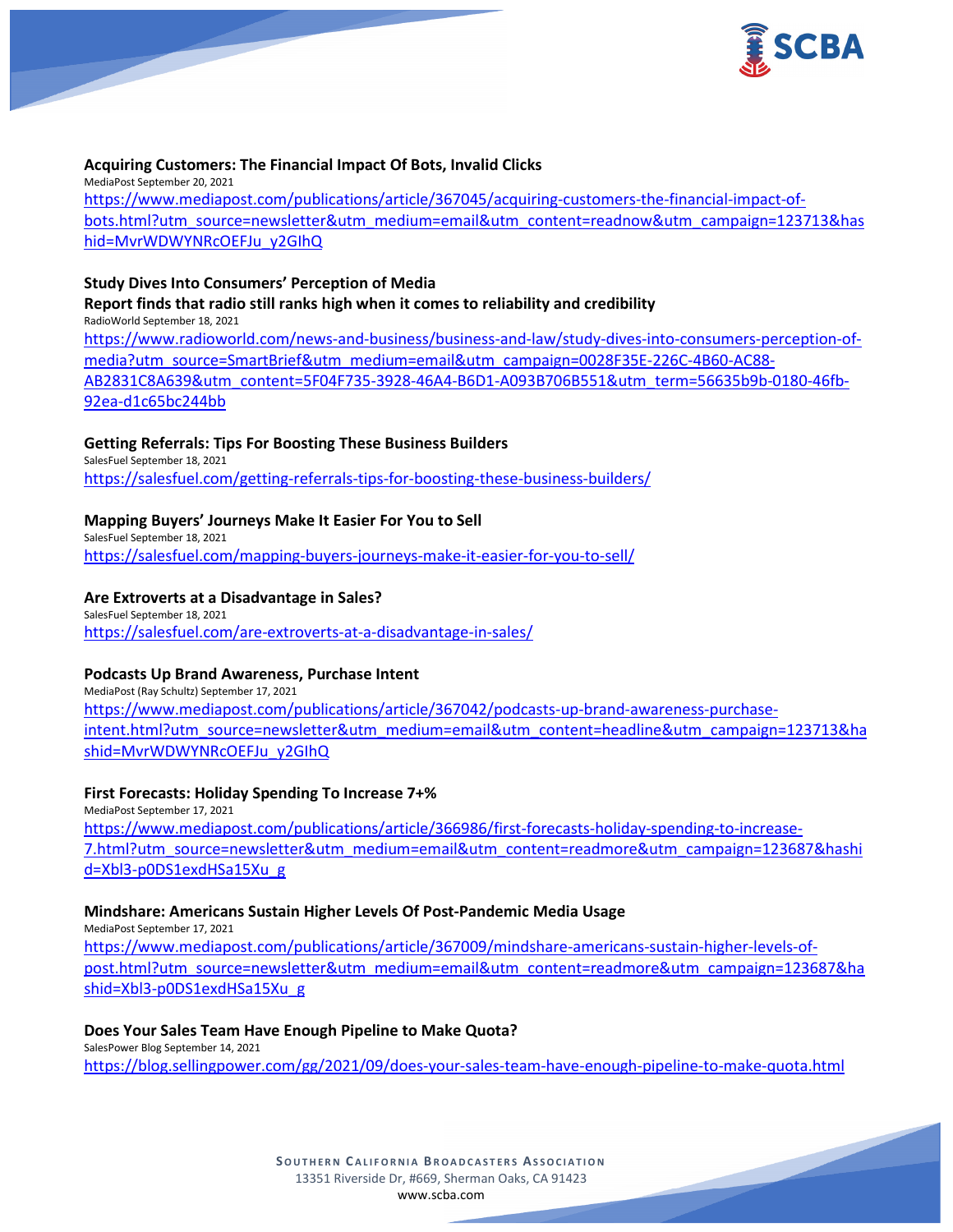

### **18 steps to the ultimate discovery call + free discovery call checklist** Close September 17, 2021 <https://blog.close.com/discovery-call/>

### **Why Media Planning Belongs In Creative Agencies**

MediaPost September 16, 2021 [https://www.mediapost.com/publications/article/366995/why-media-planning-belongs-in-creative](https://www.mediapost.com/publications/article/366995/why-media-planning-belongs-in-creative-agencies.html?utm_source=newsletter&utm_medium=email&utm_content=readmore&utm_campaign=123684&hashid=CKfKjD-IQuCPkoXp87oXHg)[agencies.html?utm\\_source=newsletter&utm\\_medium=email&utm\\_content=readmore&utm\\_campaign=123684](https://www.mediapost.com/publications/article/366995/why-media-planning-belongs-in-creative-agencies.html?utm_source=newsletter&utm_medium=email&utm_content=readmore&utm_campaign=123684&hashid=CKfKjD-IQuCPkoXp87oXHg) [&hashid=CKfKjD-IQuCPkoXp87oXHg](https://www.mediapost.com/publications/article/366995/why-media-planning-belongs-in-creative-agencies.html?utm_source=newsletter&utm_medium=email&utm_content=readmore&utm_campaign=123684&hashid=CKfKjD-IQuCPkoXp87oXHg)

### **The leading places where US adults listen to ad-supported audio**

eMarketer September 15, 2021 [https://www.emarketer.com/content/leading-places-where-us-adults-listen-ad-supported](https://www.emarketer.com/content/leading-places-where-us-adults-listen-ad-supported-audio?utm_source=Triggermail&utm_medium=email&utm_campaign=II20210917AdSupportedAudioCOTD&utm_term=New%20COTD%202020)[audio?utm\\_source=Triggermail&utm\\_medium=email&utm\\_campaign=II20210917AdSupportedAudioCOTD&ut](https://www.emarketer.com/content/leading-places-where-us-adults-listen-ad-supported-audio?utm_source=Triggermail&utm_medium=email&utm_campaign=II20210917AdSupportedAudioCOTD&utm_term=New%20COTD%202020) [m\\_term=New%20COTD%202020](https://www.emarketer.com/content/leading-places-where-us-adults-listen-ad-supported-audio?utm_source=Triggermail&utm_medium=email&utm_campaign=II20210917AdSupportedAudioCOTD&utm_term=New%20COTD%202020)

### **US Digital Ad Spending by Industry 2021**

# **Strong Growth Across the Board as 2020's Roller Coaster Subsides**

eMarketer September 16, 2021 <https://www.emarketer.com/content/us-digital-ad-spending-by-industry-2021>

### **Retail sales make strong rebound in August**

Chain Store Age September 16, 2021 [https://chainstoreage.com/retail-sales-make-strong-rebound](https://chainstoreage.com/retail-sales-make-strong-rebound-august?oly_enc_id=8319H4585489H7M&utm_source=omeda&utm_medium=email&utm_campaign=NL_CSA+Day+Breaker&utm_keyword=)[august?oly\\_enc\\_id=8319H4585489H7M&utm\\_source=omeda&utm\\_medium=email&utm\\_campaign=NL\\_CSA+D](https://chainstoreage.com/retail-sales-make-strong-rebound-august?oly_enc_id=8319H4585489H7M&utm_source=omeda&utm_medium=email&utm_campaign=NL_CSA+Day+Breaker&utm_keyword=) [ay+Breaker&utm\\_keyword=](https://chainstoreage.com/retail-sales-make-strong-rebound-august?oly_enc_id=8319H4585489H7M&utm_source=omeda&utm_medium=email&utm_campaign=NL_CSA+Day+Breaker&utm_keyword=)

### **Survey: Black Friday and Cyber Monday still matter to shoppers**

Chain Store Age September 16, 2021 [https://chainstoreage.com/survey-black-friday-and-cyber-monday-still-matter](https://chainstoreage.com/survey-black-friday-and-cyber-monday-still-matter-shoppers?utm_source=omeda&utm_medium=email&utm_campaign=NL_CSA+Day+Breaker&utm_keyword=&oly_enc_id=8319H4585489H7M)[shoppers?utm\\_source=omeda&utm\\_medium=email&utm\\_campaign=NL\\_CSA+Day+Breaker&utm\\_keyword=&ol](https://chainstoreage.com/survey-black-friday-and-cyber-monday-still-matter-shoppers?utm_source=omeda&utm_medium=email&utm_campaign=NL_CSA+Day+Breaker&utm_keyword=&oly_enc_id=8319H4585489H7M) [y\\_enc\\_id=8319H4585489H7M](https://chainstoreage.com/survey-black-friday-and-cyber-monday-still-matter-shoppers?utm_source=omeda&utm_medium=email&utm_campaign=NL_CSA+Day+Breaker&utm_keyword=&oly_enc_id=8319H4585489H7M)

# **Cross-sector study shows auto industry as a Covid recovery leader**

JustAuto September 16, 2021 <https://www.just-auto.com/news/104967/>

# **Podcast News Daily Q&A: Ad Results Media's Patty Mertes On Q4 Ad Trends.**

Inside Radio September 16, 2021

[http://www.insideradio.com/podcastnewsdaily/podcast-news-daily-q-a-ad-results-media-s-patty-mertes-on-q4](http://www.insideradio.com/podcastnewsdaily/podcast-news-daily-q-a-ad-results-media-s-patty-mertes-on-q4-ad-trends/article_0f44aaba-1706-11ec-9b50-2b962df9c2a3.html) [ad-trends/article\\_0f44aaba-1706-11ec-9b50-2b962df9c2a3.html](http://www.insideradio.com/podcastnewsdaily/podcast-news-daily-q-a-ad-results-media-s-patty-mertes-on-q4-ad-trends/article_0f44aaba-1706-11ec-9b50-2b962df9c2a3.html)

### **Study: Podcast Advertising Drives Sales**

MediaPost (Ray Schultz) September 15, 2021 <https://www.mediapost.com/publications/article/366948/study-podcast-advertising-drives-sales.html>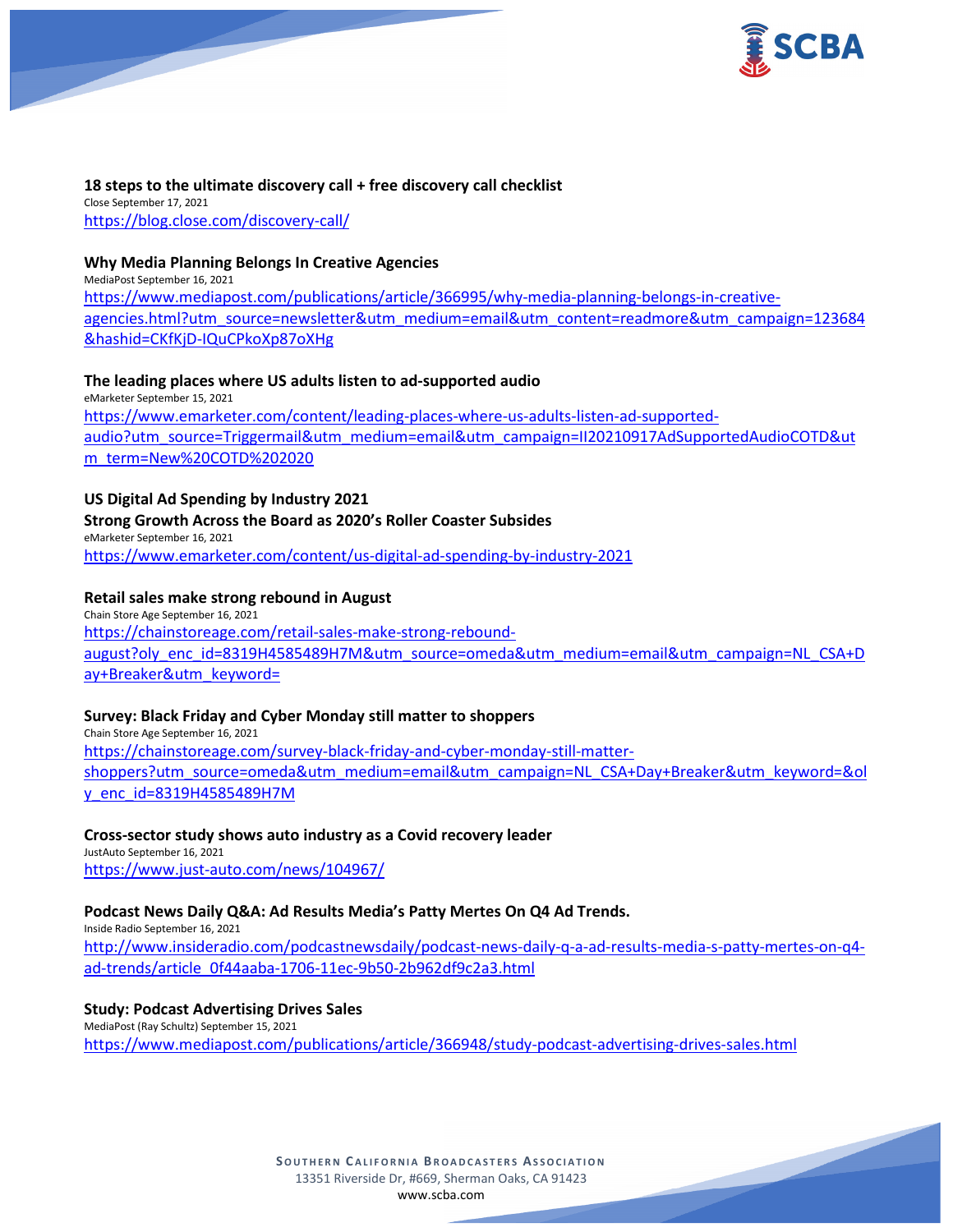

### **Why Are CTV Ad Rates So High?**

Media Post September 15, 2021 [https://www.mediapost.com/publications/article/366975/why-are-ctv-ad-rates-so](https://www.mediapost.com/publications/article/366975/why-are-ctv-ad-rates-so-high.html?utm_source=newsletter&utm_medium=email&utm_content=readmore&utm_campaign=123672&hashid=13ziehw8S-6SGyiO6J0RFg)[high.html?utm\\_source=newsletter&utm\\_medium=email&utm\\_content=readmore&utm\\_campaign=123672&ha](https://www.mediapost.com/publications/article/366975/why-are-ctv-ad-rates-so-high.html?utm_source=newsletter&utm_medium=email&utm_content=readmore&utm_campaign=123672&hashid=13ziehw8S-6SGyiO6J0RFg) [shid=13ziehw8S-](https://www.mediapost.com/publications/article/366975/why-are-ctv-ad-rates-so-high.html?utm_source=newsletter&utm_medium=email&utm_content=readmore&utm_campaign=123672&hashid=13ziehw8S-6SGyiO6J0RFg)6SGyiO6J0RFg

#### **Brand loyalty is eroding under supply chain and price pressures, survey finds**

MarketingDive September 14, 2021

[https://www.marketingdive.com/news/brand-loyalty-is-eroding-under-supply-chain-and-price-pressures](https://www.marketingdive.com/news/brand-loyalty-is-eroding-under-supply-chain-and-price-pressures-survey-fin/606694/?utm_source=Sailthru&utm_medium=email&utm_campaign=Issue:%202021-09-16%20Marketing%20Dive%20Newsletter%20%5Bissue:36741%5D&utm_term=Marketing%20Dive)[survey-fin/606694/?utm\\_source=Sailthru&utm\\_medium=email&utm\\_campaign=Issue:%202021-09-](https://www.marketingdive.com/news/brand-loyalty-is-eroding-under-supply-chain-and-price-pressures-survey-fin/606694/?utm_source=Sailthru&utm_medium=email&utm_campaign=Issue:%202021-09-16%20Marketing%20Dive%20Newsletter%20%5Bissue:36741%5D&utm_term=Marketing%20Dive) [16%20Marketing%20Dive%20Newsletter%20%5Bissue:36741%5D&utm\\_term=Marketing%20Dive](https://www.marketingdive.com/news/brand-loyalty-is-eroding-under-supply-chain-and-price-pressures-survey-fin/606694/?utm_source=Sailthru&utm_medium=email&utm_campaign=Issue:%202021-09-16%20Marketing%20Dive%20Newsletter%20%5Bissue:36741%5D&utm_term=Marketing%20Dive)

**Latinx American Radio Listeners Support Brand Sustainability by 'Buying Green.'**

Inside Radio (the Media Audit) September 16, 2021 [http://www.insideradio.com/free/latinx-american-radio-listeners-support-brand-sustainability-by-buying](http://www.insideradio.com/free/latinx-american-radio-listeners-support-brand-sustainability-by-buying-green/article_08db0ac4-16b7-11ec-8e1b-4b4bf22f015e.html)[green/article\\_08db0ac4-16b7-11ec-8e1b-4b4bf22f015e.html](http://www.insideradio.com/free/latinx-american-radio-listeners-support-brand-sustainability-by-buying-green/article_08db0ac4-16b7-11ec-8e1b-4b4bf22f015e.html)

**Survey: 36% of holiday shoppers to increase spending, highest number since 2018** Chain Store Age September 15, 2021 [https://chainstoreage.com/survey-36-holiday-shoppers-increase-spending-highest-number-](https://chainstoreage.com/survey-36-holiday-shoppers-increase-spending-highest-number-2018?oly_enc_id=8319H4585489H7M&utm_source=omeda&utm_medium=email&utm_campaign=NL_CSA+Day+Breaker&utm_keyword=)[2018?oly\\_enc\\_id=8319H4585489H7M&utm\\_source=omeda&utm\\_medium=email&utm\\_campaign=NL\\_CSA+Da](https://chainstoreage.com/survey-36-holiday-shoppers-increase-spending-highest-number-2018?oly_enc_id=8319H4585489H7M&utm_source=omeda&utm_medium=email&utm_campaign=NL_CSA+Day+Breaker&utm_keyword=) [y+Breaker&utm\\_keyword=](https://chainstoreage.com/survey-36-holiday-shoppers-increase-spending-highest-number-2018?oly_enc_id=8319H4585489H7M&utm_source=omeda&utm_medium=email&utm_campaign=NL_CSA+Day+Breaker&utm_keyword=)

### **RESOURCES AND ARTICLES OF INTEREST TO MANAGERS FOR PLANNING AND FORECASTING:**

#### **Ad Expansion Slows In August On Tougher Comps, Smaller Advertisers Continue To Lead Recovery** MediaPost (Standard Media Index) September 22, 2021

[https://www.mediapost.com/publications/article/367145/ad-expansion-slows-in-august-on-tougher-comps](https://www.mediapost.com/publications/article/367145/ad-expansion-slows-in-august-on-tougher-comps-sma.html?utm_source=newsletter&utm_medium=email&utm_content=readmore&utm_campaign=123736&hashid=0GmwUb-VQzGl9svJRwTNrA)[sma.html?utm\\_source=newsletter&utm\\_medium=email&utm\\_content=readmore&utm\\_campaign=123736&ha](https://www.mediapost.com/publications/article/367145/ad-expansion-slows-in-august-on-tougher-comps-sma.html?utm_source=newsletter&utm_medium=email&utm_content=readmore&utm_campaign=123736&hashid=0GmwUb-VQzGl9svJRwTNrA) shid=0GmwUb-[VQzGl9svJRwTNrA](https://www.mediapost.com/publications/article/367145/ad-expansion-slows-in-august-on-tougher-comps-sma.html?utm_source=newsletter&utm_medium=email&utm_content=readmore&utm_campaign=123736&hashid=0GmwUb-VQzGl9svJRwTNrA)

### **P&G's Pritchard calls out Sisyphean challenges around improving measurement**

MarketingDive September 22, 2021 [https://www.marketingdive.com/news/pgs-pritchard-calls-out-sisyphean-challenges-around-improving](https://www.marketingdive.com/news/pgs-pritchard-calls-out-sisyphean-challenges-around-improving-measurement/606975/?utm_source=Sailthru&utm_medium=email&utm_campaign=Issue:%202021-09-22%20Marketing%20Dive%20Newsletter%20%5Bissue:36865%5D&utm_term=Marketing%20Dive)[measurement/606975/?utm\\_source=Sailthru&utm\\_medium=email&utm\\_campaign=Issue:%202021-09-](https://www.marketingdive.com/news/pgs-pritchard-calls-out-sisyphean-challenges-around-improving-measurement/606975/?utm_source=Sailthru&utm_medium=email&utm_campaign=Issue:%202021-09-22%20Marketing%20Dive%20Newsletter%20%5Bissue:36865%5D&utm_term=Marketing%20Dive) [22%20Marketing%20Dive%20Newsletter%20%5Bissue:36865%5D&utm\\_term=Marketing%20Dive](https://www.marketingdive.com/news/pgs-pritchard-calls-out-sisyphean-challenges-around-improving-measurement/606975/?utm_source=Sailthru&utm_medium=email&utm_campaign=Issue:%202021-09-22%20Marketing%20Dive%20Newsletter%20%5Bissue:36865%5D&utm_term=Marketing%20Dive)

### **P&G's Measurement Cornerstones**

MediaPost September 22, 2021 [https://www.mediapost.com/publications/article/367142/pgs-measurement](https://www.mediapost.com/publications/article/367142/pgs-measurement-cornerstones.html?utm_source=newsletter&utm_medium=email&utm_content=headline&utm_campaign=123734&hashid=XOWE7PwdT4-lekA7MLbhQg)[cornerstones.html?utm\\_source=newsletter&utm\\_medium=email&utm\\_content=headline&utm\\_campaign=123](https://www.mediapost.com/publications/article/367142/pgs-measurement-cornerstones.html?utm_source=newsletter&utm_medium=email&utm_content=headline&utm_campaign=123734&hashid=XOWE7PwdT4-lekA7MLbhQg) [734&hashid=XOWE7PwdT4-lekA7MLbhQg](https://www.mediapost.com/publications/article/367142/pgs-measurement-cornerstones.html?utm_source=newsletter&utm_medium=email&utm_content=headline&utm_campaign=123734&hashid=XOWE7PwdT4-lekA7MLbhQg)

### **CRB Judges Say Evidence Points To Record Labels Benefiting From On-Air Promotion.**

Inside Radio September 22, 2021 [http://www.insideradio.com/free/crb-judges-say-evidence-points-to-record-labels-benefiting-from-on-air](http://www.insideradio.com/free/crb-judges-say-evidence-points-to-record-labels-benefiting-from-on-air-promotion/article_1f044e32-1b71-11ec-8ca1-6700db96fab6.html)[promotion/article\\_1f044e32-1b71-11ec-8ca1-6700db96fab6.html](http://www.insideradio.com/free/crb-judges-say-evidence-points-to-record-labels-benefiting-from-on-air-promotion/article_1f044e32-1b71-11ec-8ca1-6700db96fab6.html)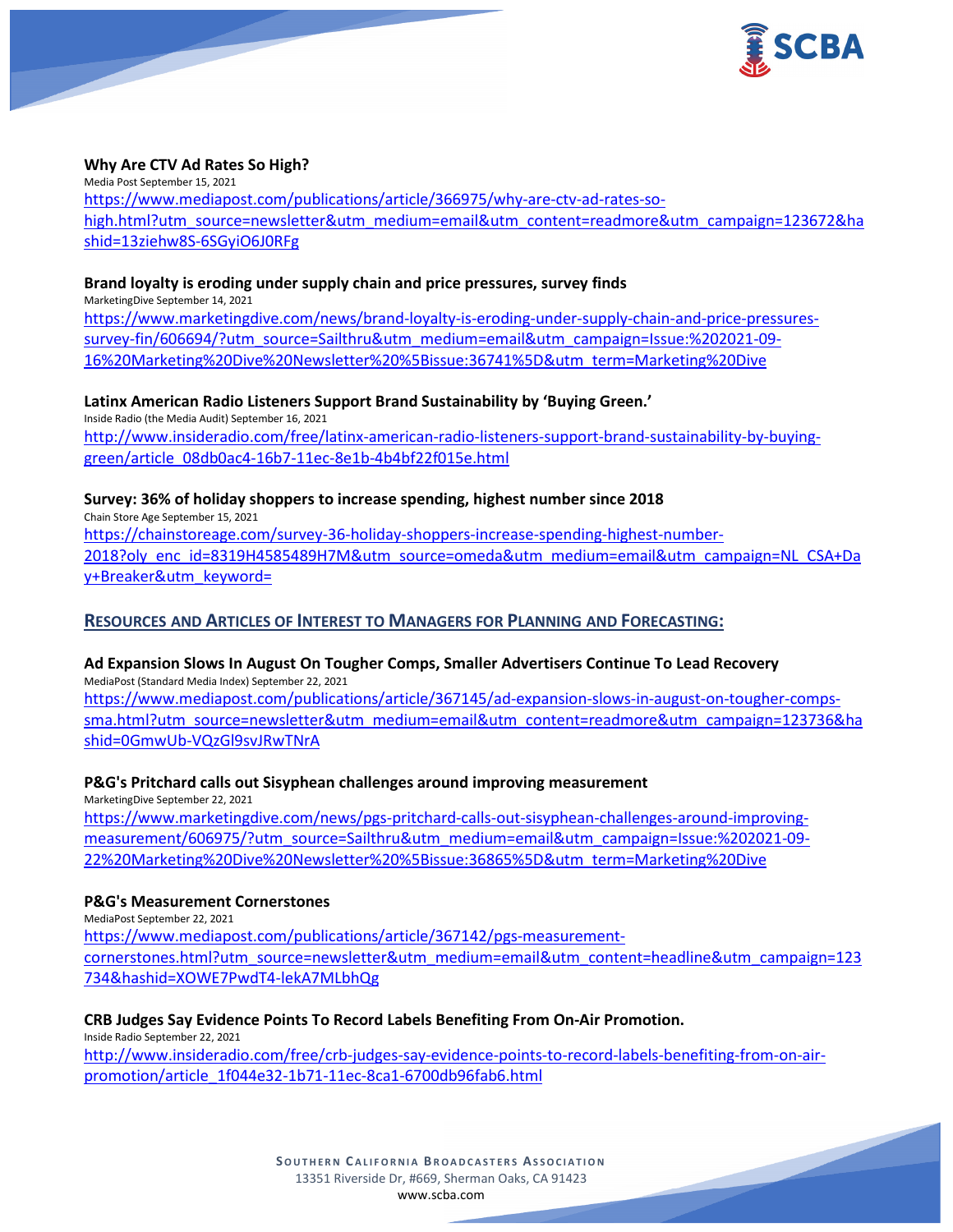

#### **Who Needs Donuts?**

Jacobs Media Strategies (Fred Jacobs) September 22, 2021 <https://jacobsmedia.com/who-needs-donuts/>

### **Small Tweak In eMarketer's Podcast Growth Forecast For 2022.**

Inside Radio (eMarketer) September 22, 2021 [http://www.insideradio.com/podcastnewsdaily/small-tweak-in-emarketer-s-podcast-growth-forecast-for-](http://www.insideradio.com/podcastnewsdaily/small-tweak-in-emarketer-s-podcast-growth-forecast-for-2022/article_2b4a3666-1bc1-11ec-9a60-e767f21ca9bb.html)[2022/article\\_2b4a3666-1bc1-11ec-9a60-e767f21ca9bb.html](http://www.insideradio.com/podcastnewsdaily/small-tweak-in-emarketer-s-podcast-growth-forecast-for-2022/article_2b4a3666-1bc1-11ec-9a60-e767f21ca9bb.html)

### **Nielsen To Start Local TV Impressions Metric Measure In January 2022**

MediaPost September 21, 2021 [https://www.mediapost.com/publications/article/367093/nielsen-to-start-local-tv-impressions-metric](https://www.mediapost.com/publications/article/367093/nielsen-to-start-local-tv-impressions-metric-measu.html?utm_source=newsletter&utm_medium=email&utm_content=readmore&utm_campaign=123724&hashid=0GmwUb-VQzGl9svJRwTNrA)[measu.html?utm\\_source=newsletter&utm\\_medium=email&utm\\_content=readmore&utm\\_campaign=123724&](https://www.mediapost.com/publications/article/367093/nielsen-to-start-local-tv-impressions-metric-measu.html?utm_source=newsletter&utm_medium=email&utm_content=readmore&utm_campaign=123724&hashid=0GmwUb-VQzGl9svJRwTNrA) hashid=0GmwUb-[VQzGl9svJRwTNrA](https://www.mediapost.com/publications/article/367093/nielsen-to-start-local-tv-impressions-metric-measu.html?utm_source=newsletter&utm_medium=email&utm_content=readmore&utm_campaign=123724&hashid=0GmwUb-VQzGl9svJRwTNrA)

### **Crowley: "Radio is Exploiting Artists"**

Radio Ink September 21, 2021 [https://radioink.com/2021/09/21/crowley-radio-is-exploiting](https://radioink.com/2021/09/21/crowley-radio-is-exploiting-artists/?vgo_ee=g4MdIIvetgiR1mkR7kijJ4BI1h38V58Ke8bVrp%2FmcsM%3D)[artists/?vgo\\_ee=g4MdIIvetgiR1mkR7kijJ4BI1h38V58Ke8bVrp%2FmcsM%3D](https://radioink.com/2021/09/21/crowley-radio-is-exploiting-artists/?vgo_ee=g4MdIIvetgiR1mkR7kijJ4BI1h38V58Ke8bVrp%2FmcsM%3D)

### **NAB Dismisses Crowley, musicFIRST Claims**

Radio + Television Business Report September 21, 2021 <https://www.rbr.com/nab-dismisses-crowley-musicfirst-claims/>

### **When the Old Guard Falls: TV Advertising Beyond Nielsen**

AdExchanger September 20, 2021 [https://www.adexchanger.com/the-sell-sider/%e2%80%8b%e2%80%8bwhen-the-old-guard-falls-tv-advertising](https://www.adexchanger.com/the-sell-sider/%e2%80%8b%e2%80%8bwhen-the-old-guard-falls-tv-advertising-beyond-nielsen/?oly_enc_id=0651H4943323A6U)[beyond-nielsen/?oly\\_enc\\_id=0651H4943323A6U](https://www.adexchanger.com/the-sell-sider/%e2%80%8b%e2%80%8bwhen-the-old-guard-falls-tv-advertising-beyond-nielsen/?oly_enc_id=0651H4943323A6U)

### **Why Your Podcasts And Newsletters Should Be Shorter**

Jacobs Media Strategies (Fred Jacobs) September 21, 2021 <https://jacobsmedia.com/should-your-podcasts-and-newsletters-be-shorter/>

### **Ad Groups Defend MRC, Call Accreditation Relevant And Critical To Effective Measurement**

MediaPost September 20, 2021 [https://www.mediapost.com/publications/article/367075/ad-groups-defend-mrc-call-accreditation](https://www.mediapost.com/publications/article/367075/ad-groups-defend-mrc-call-accreditation-relevant.html?utm_source=newsletter&utm_medium=email&utm_content=readmore&utm_campaign=123719&hashid=CKfKjD-IQuCPkoXp87oXHg)[relevant.html?utm\\_source=newsletter&utm\\_medium=email&utm\\_content=readmore&utm\\_campaign=123719](https://www.mediapost.com/publications/article/367075/ad-groups-defend-mrc-call-accreditation-relevant.html?utm_source=newsletter&utm_medium=email&utm_content=readmore&utm_campaign=123719&hashid=CKfKjD-IQuCPkoXp87oXHg) [&hashid=CKfKjD-IQuCPkoXp87oXHg](https://www.mediapost.com/publications/article/367075/ad-groups-defend-mrc-call-accreditation-relevant.html?utm_source=newsletter&utm_medium=email&utm_content=readmore&utm_campaign=123719&hashid=CKfKjD-IQuCPkoXp87oXHg)

### **These Digital Privacy Issues Should Be On Broadcasters' Radar**

Jacobs Media Strategies (Seth Resler) September 20, 2021 [https://jacobsmedia.com/these-digital-privacy-issues-should-be-on-broadcasters](https://jacobsmedia.com/these-digital-privacy-issues-should-be-on-broadcasters-radar/?utm_source=Jacobs+Media+Strategies+Blog&utm_campaign=74df259a4a-CTD_EmailOnly&utm_medium=email&utm_term=0_5007ff924d-74df259a4a-179898762)[radar/?utm\\_source=Jacobs+Media+Strategies+Blog&utm\\_campaign=74df259a4a-](https://jacobsmedia.com/these-digital-privacy-issues-should-be-on-broadcasters-radar/?utm_source=Jacobs+Media+Strategies+Blog&utm_campaign=74df259a4a-CTD_EmailOnly&utm_medium=email&utm_term=0_5007ff924d-74df259a4a-179898762)[CTD\\_EmailOnly&utm\\_medium=email&utm\\_term=0\\_5007ff924d-74df259a4a-179898762](https://jacobsmedia.com/these-digital-privacy-issues-should-be-on-broadcasters-radar/?utm_source=Jacobs+Media+Strategies+Blog&utm_campaign=74df259a4a-CTD_EmailOnly&utm_medium=email&utm_term=0_5007ff924d-74df259a4a-179898762)

### **How to Coach for Sales Effectiveness**

SalesFuel September 18, 2021 <https://salesfuel.com/how-to-coach-for-sales-effectiveness/>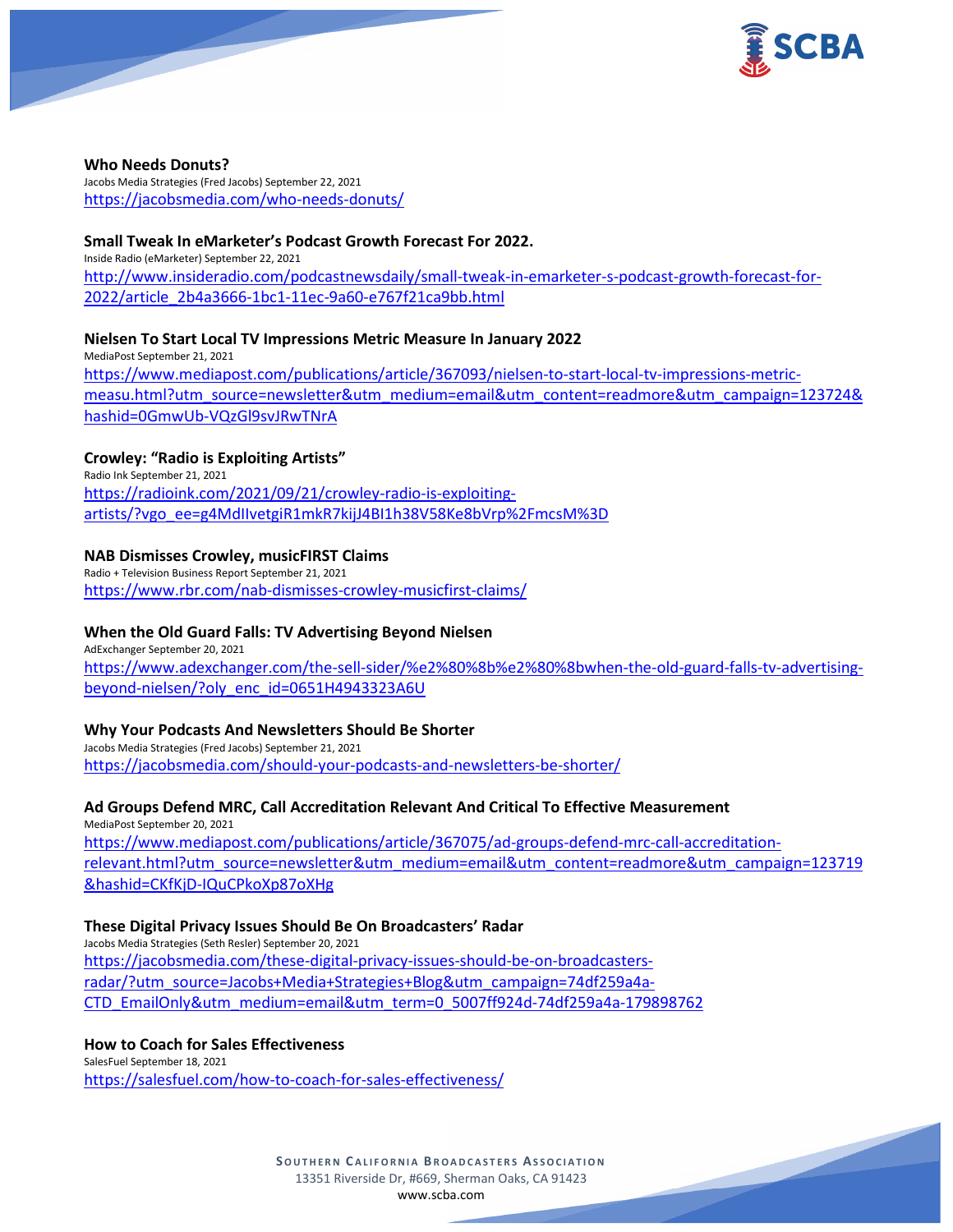

#### **How Your Sales Management Training Program Can Generate a Higher Return** SalesFuel September 18, 2021 <https://salesfuel.com/how-your-sales-management-training-program-can-generate-a-higher-return/>

### **'Permanent Changes' to Media Perception, Consumption, Revenue: What's Next?**

Radio + Television Business Report (Adam Jacobson) September 17, 2021 <https://www.rbr.com/permanent-changes-to-media-perception-consumption-revenue-whats-next/>

### **Radio's Clear + Present Danger**

Radio Ink (Loyd Ford) September 17, 2021 <https://radioink.com/2021/09/17/radios-clear-present-danger-of-death-by-a-thousand-cuts/>

### **We Are Officially In The Post-Traditional-TV Era**

MediaPost September 17, 2021 [https://www.mediapost.com/publications/article/367014/we-are-officially-in-the-post-traditional-tv](https://www.mediapost.com/publications/article/367014/we-are-officially-in-the-post-traditional-tv-era.html?utm_source=newsletter&utm_medium=email&utm_content=readmore&utm_campaign=123688&hashid=13ziehw8S-6SGyiO6J0RFg)[era.html?utm\\_source=newsletter&utm\\_medium=email&utm\\_content=readmore&utm\\_campaign=123688&has](https://www.mediapost.com/publications/article/367014/we-are-officially-in-the-post-traditional-tv-era.html?utm_source=newsletter&utm_medium=email&utm_content=readmore&utm_campaign=123688&hashid=13ziehw8S-6SGyiO6J0RFg) [hid=13ziehw8S-](https://www.mediapost.com/publications/article/367014/we-are-officially-in-the-post-traditional-tv-era.html?utm_source=newsletter&utm_medium=email&utm_content=readmore&utm_campaign=123688&hashid=13ziehw8S-6SGyiO6J0RFg)6SGyiO6J0RFg

### **Report: TV Sees 31% Ad Revenue Growth In Q2, But Will Go Negative In Q4**

MediaPost September 16, 2021 [https://www.mediapost.com/publications/article/366981/report-tv-sees-31-ad-revenue-growth-in-q2-but](https://www.mediapost.com/publications/article/366981/report-tv-sees-31-ad-revenue-growth-in-q2-but-w.html?utm_source=newsletter&utm_medium=email&utm_content=readmore&utm_campaign=123687&hashid=Xbl3-p0DS1exdHSa15Xu_g)[w.html?utm\\_source=newsletter&utm\\_medium=email&utm\\_content=readmore&utm\\_campaign=123687&hashi](https://www.mediapost.com/publications/article/366981/report-tv-sees-31-ad-revenue-growth-in-q2-but-w.html?utm_source=newsletter&utm_medium=email&utm_content=readmore&utm_campaign=123687&hashid=Xbl3-p0DS1exdHSa15Xu_g) [d=Xbl3-p0DS1exdHSa15Xu\\_g](https://www.mediapost.com/publications/article/366981/report-tv-sees-31-ad-revenue-growth-in-q2-but-w.html?utm_source=newsletter&utm_medium=email&utm_content=readmore&utm_campaign=123687&hashid=Xbl3-p0DS1exdHSa15Xu_g)

# **New Triton Digital Ad Exchange To Offer Unified Buying Platform For Podcast, Broadcast And Streaming.**

Inside Radio September 17, 2021 [http://www.insideradio.com/free/new-triton-digital-ad-exchange-to-offer-unified-buying-platform-for-podcast-](http://www.insideradio.com/free/new-triton-digital-ad-exchange-to-offer-unified-buying-platform-for-podcast-broadcast-and-streaming/article_2c51ec96-17d1-11ec-9173-afd92d4f0cdd.html)

[broadcast-and-streaming/article\\_2c51ec96-17d1-11ec-9173-afd92d4f0cdd.html](http://www.insideradio.com/free/new-triton-digital-ad-exchange-to-offer-unified-buying-platform-for-podcast-broadcast-and-streaming/article_2c51ec96-17d1-11ec-9173-afd92d4f0cdd.html)

### **By Focusing On Non-Listeners, Podcasters Hope To Grow Their Reach Among Latinos. InsideRadio (Edison Research) September 17, 2021**

[http://www.insideradio.com/free/by-focusing-on-non-listeners-podcasters-hope-to-grow-their-reach-among](http://www.insideradio.com/free/by-focusing-on-non-listeners-podcasters-hope-to-grow-their-reach-among-latinos/article_c584b3be-1789-11ec-8165-b39db00c96c0.html)[latinos/article\\_c584b3be-1789-11ec-8165-b39db00c96c0.html](http://www.insideradio.com/free/by-focusing-on-non-listeners-podcasters-hope-to-grow-their-reach-among-latinos/article_c584b3be-1789-11ec-8165-b39db00c96c0.html)

### **Room For Latino Podcast Growth**

Radio Ink September 17, 2021 [https://radioink.com/2021/09/17/room-for-latino-podcast](https://radioink.com/2021/09/17/room-for-latino-podcast-growth/?vgo_ee=g4MdIIvetgiR1mkR7kijJ4BI1h38V58Ke8bVrp%2FmcsM%3D)[growth/?vgo\\_ee=g4MdIIvetgiR1mkR7kijJ4BI1h38V58Ke8bVrp%2FmcsM%3D](https://radioink.com/2021/09/17/room-for-latino-podcast-growth/?vgo_ee=g4MdIIvetgiR1mkR7kijJ4BI1h38V58Ke8bVrp%2FmcsM%3D)

### **Audience Habits Are 'Shifting Fast,' Futuri Says In Preview Of New Study**

Inside Radio September 16, 2021 [http://www.insideradio.com/free/audience-habits-are-shifting-fast-futuri-says-in-preview-of-new](http://www.insideradio.com/free/audience-habits-are-shifting-fast-futuri-says-in-preview-of-new-study/article_0748c73e-170a-11ec-8ef3-17b0f5c436dc.html)[study/article\\_0748c73e-170a-11ec-8ef3-17b0f5c436dc.html](http://www.insideradio.com/free/audience-habits-are-shifting-fast-futuri-says-in-preview-of-new-study/article_0748c73e-170a-11ec-8ef3-17b0f5c436dc.html)